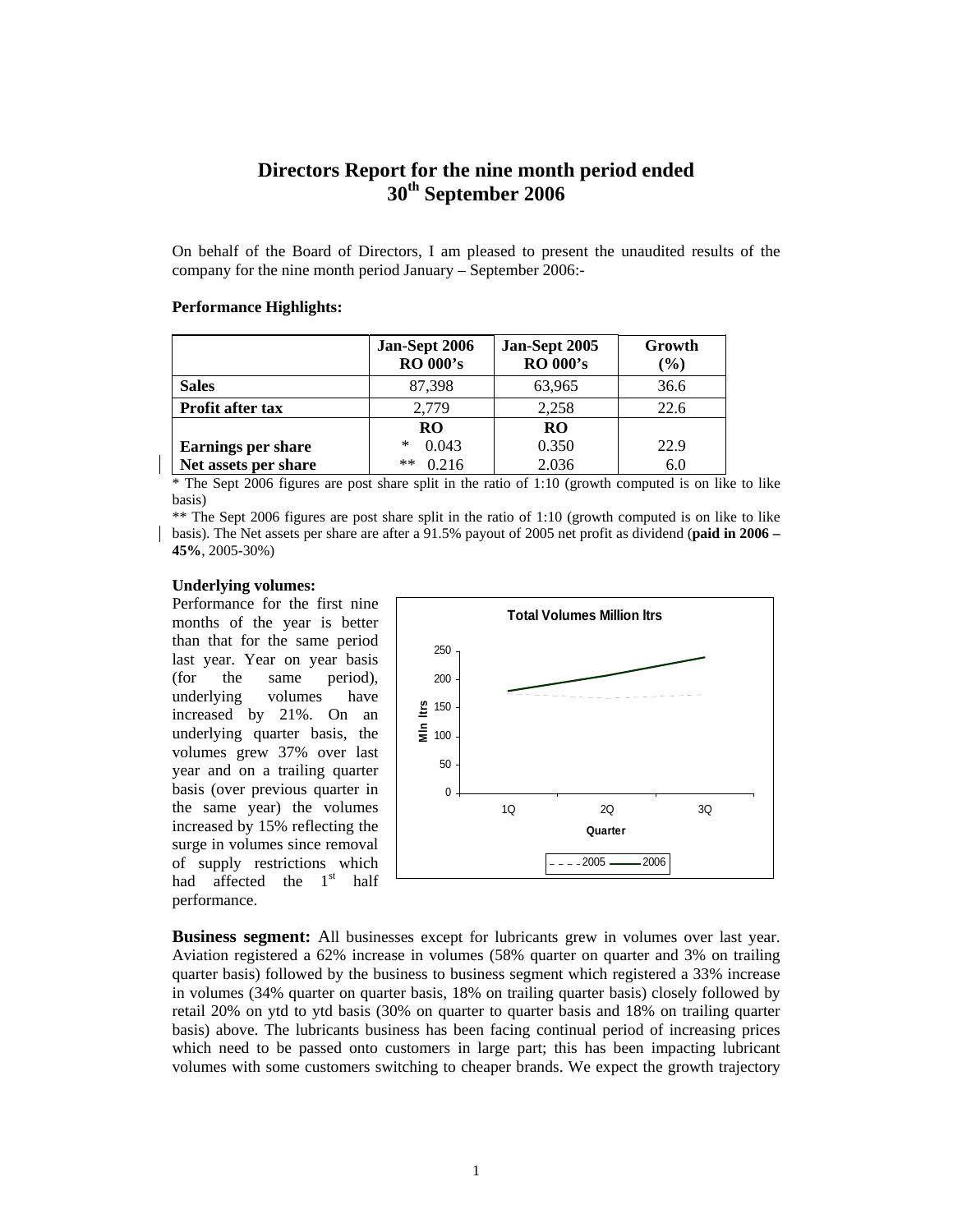to be maintained going forward given the general economic climate in the sultanate as also our own efforts at gaining new business and focusing on developing new areas.

### **Profit:**

The profit for the period ended September 2006 at RO 2,792,920 (excluding share of loss from Joint Venture Company RO 14,107) reflects an increase of 23.7% in the underlying business on PAT terms. This profit is after taking a charge of RO 576,135 towards creating additional provision for doubtful debts. The company adopts a conservative approach in this regard; efforts are on to collect the money's from the parties involved including taking legal action, where considered necessary. On recovery of the debt, the amount provided for gets written back to profits.

The joint venture company has recorded a minor loss during the 9 month period; our share of RO 14,107 is adjusted in the profits. This is primarily due to stepped up its efforts and focus by recruiting a general manager for the company in the past few months. The gains of these focused efforts are expected to flow in the periods to come.

**Building for the future:** We continue to invest in identified future growth areas or where we do not have a significant presence as of now, with a stepped up pace. During the period ended Sept, 8 filling stations & 7 shops were commissioned taking the total to 96 filling stations and 28 shops (3 Filling stations and 2 shops in the quarter ended September 06). The company expects to end the year with around 97 filling stations and 31 shops in its network. All capital investment has been funded from internal accruals.

**Others:** The shares, post the share split, continue to be traded regularly on the MSM and forming part of the pivotal MSM 30 index and the Service sector index.

**Health, Safety and Environment (HSE):** There were a few accidents involving company / contractor vehicles but not resulting in any serious injury / fatality. The above apart, there were no other serious health, safety or environment issues the period.

### **Business Developments/Outlook:**

- $\triangleright$  UAE fuel prices continue to be significantly higher than that in Oman. Sites along the Batinah coast especially those close to the border have seen volume growth due to incoming/outgoing traffic fuelling up vehicles in Oman. This is expected to continue going forward.
- $\triangleright$  Global rise in crude oil prices has resulted in a spurt in the economy which in turn continues to drive demand for fuel especially from the construction industry.
	- ¾ Pace of exploring growth opportunities has been stepped up with several initiatives under way at the moment at various stages of progress. Further information on such projects will be shared once these take concrete form.

On behalf of the Board of Directors, I would once again like to express our gratitude to His Majesty Sultan Qaboos bin Said for his inspired leadership and progressive vision that continues to lead the country along a road of growth and prosperity.

On behalf of the Board of Directors

**Salim Abdullah Al Rawas Muscat Al Rawas Muscat Al Rawas Muscat Al Rawas Muscat** 

Chairman 16 October 2006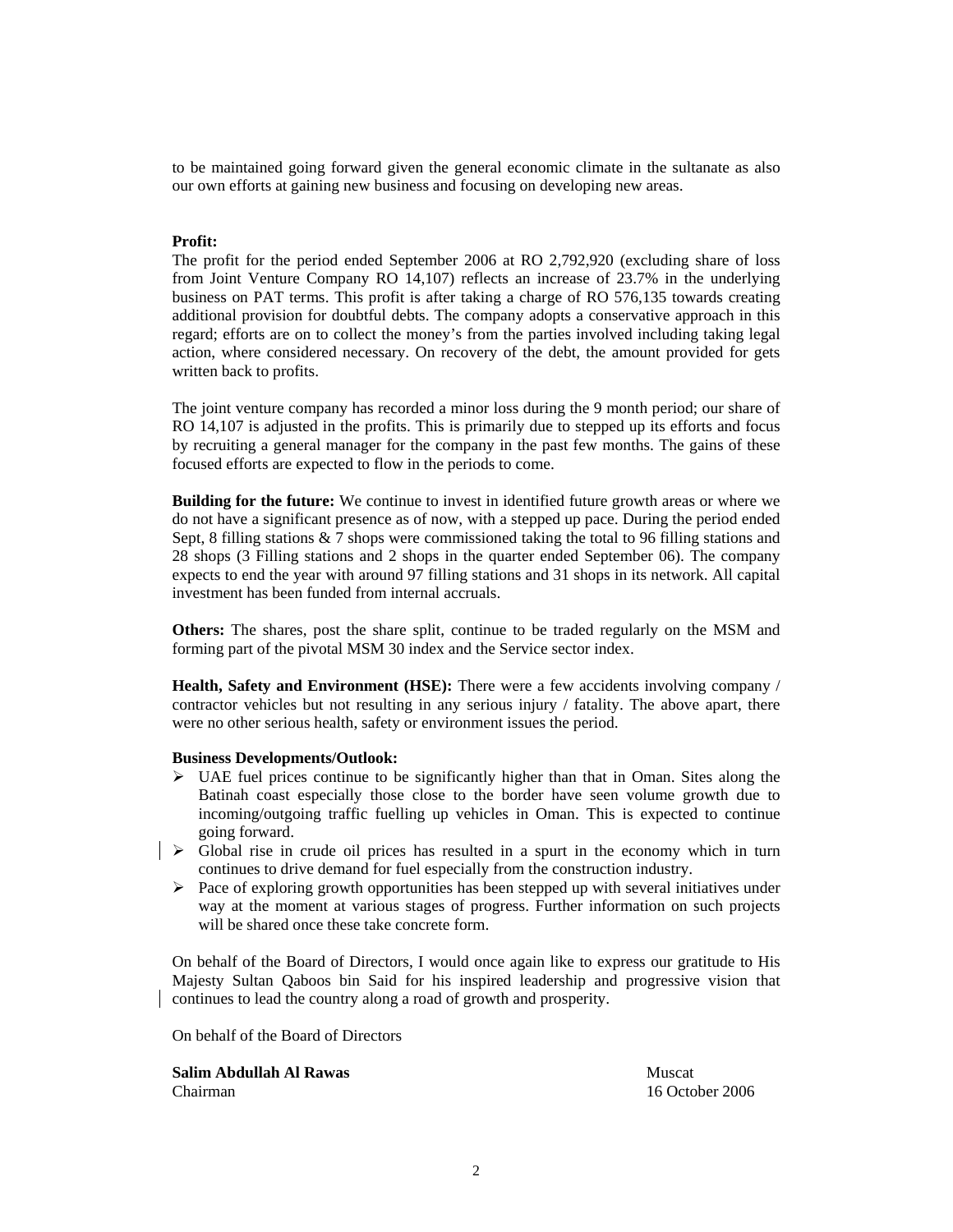

UNAUDITED SUMMARY OF PERFORMANCE 30 SEPTEMBER 2006

|                          | 30-09-2006<br>RO                       |         | 9 months ended<br>30-09-2005<br>RO     | 12 months ended<br>31-12-2005<br><b>RO</b> |
|--------------------------|----------------------------------------|---------|----------------------------------------|--------------------------------------------|
| <b>Total Assets</b>      | 27,983,972                             |         | 26,297,058                             | 26,414,270                                 |
| <b>Total Liabilities</b> | 14,061,772                             |         | 13,163,614                             | 12,368,383                                 |
| Net Assets               | 13,922,200                             |         | 13,133,444                             | 14,045,887                                 |
| Net Assets per share     | $0.216$ *                              |         | 2.036                                  | 2.178                                      |
| <b>Current Ratio</b>     | 1.299                                  |         | 1.357                                  | 1.410                                      |
|                          |                                        |         |                                        |                                            |
|                          | 9 months ended<br>30 September<br>2006 |         | 9 months ended<br>30 september<br>2005 | 12 months ended<br>31 December<br>2005     |
| Gross Profit (RO)        | 8,584,418                              |         | 6,805,955                              | 9,414,229                                  |
| Gross Profit Margin (%)  | 9.8                                    |         | 10.6                                   | 10.4                                       |
| Net Profit (RO)          | 2,778,813                              |         | 2,257,812                              | 3,170,255                                  |
| Earnings per share (RO)  |                                        | $\star$ |                                        | 0.492                                      |

\* Post share split in the ratio of 10 shares for every 1 share. The simple average EPS is given above.

The waighted average EPS for the period is RO 0.106 (see note 11)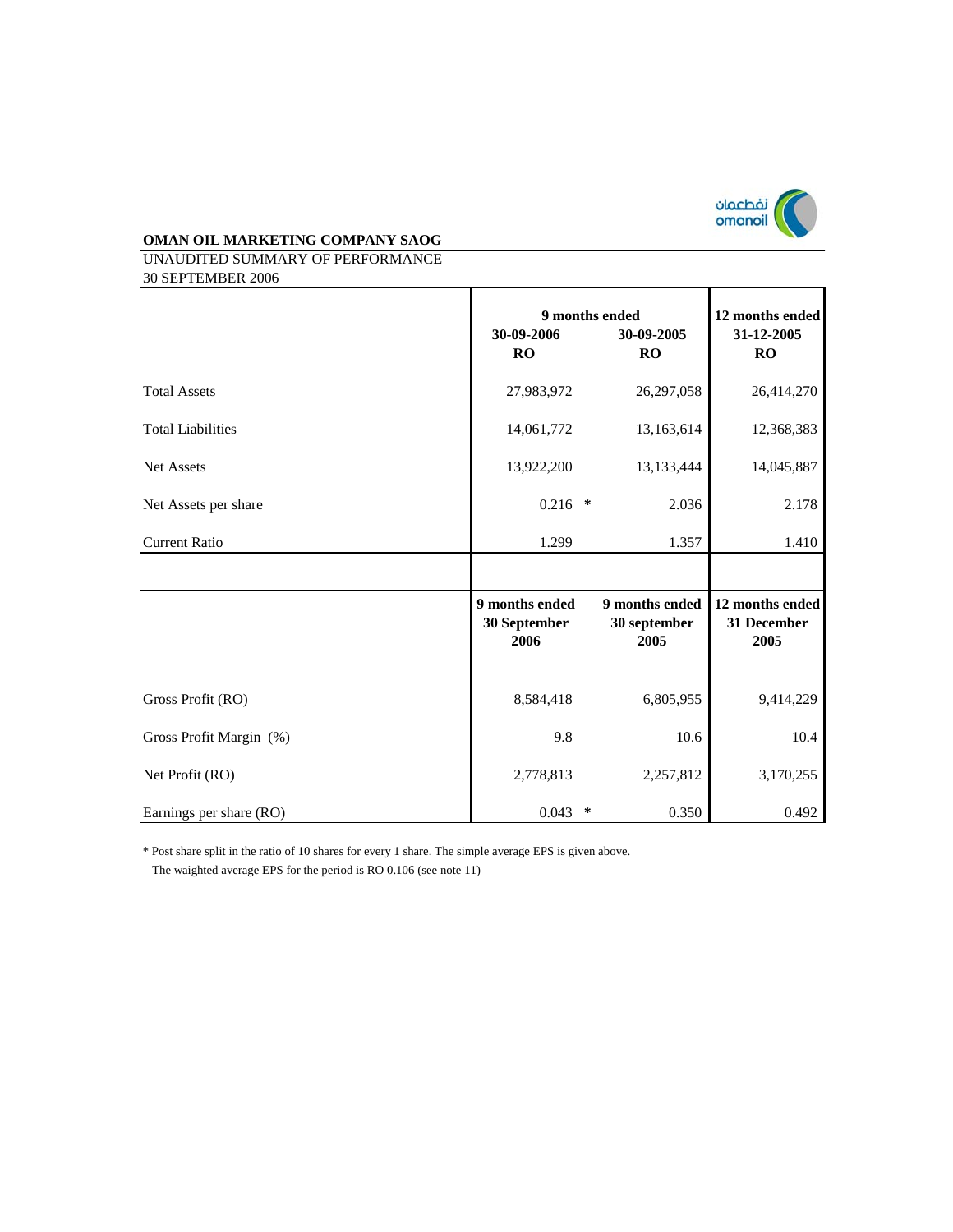

### **Unaudited Income statement**

*for the period ended 30th September*

|                                                     |                |                | 9 months ended |                |
|-----------------------------------------------------|----------------|----------------|----------------|----------------|
|                                                     |                | 30/09/2006     | 30/09/2005     | 31/12/2005     |
|                                                     | <b>Notes</b>   | RO             | RO             | <b>RO</b>      |
| <b>Sales</b>                                        |                | 87,397,985     | 63,965,256     | 90,242,729     |
| Cost of sales                                       |                | (78, 813, 567) | (57, 159, 301) | (80, 828, 500) |
| <b>GROSS PROFIT</b>                                 |                | 8,584,418      | 6,805,955      | 9,414,229      |
| Marketing, distribution and administration expenses | 9              | (5,347,623)    | (4,030,522)    | (5,481,873)    |
| Advertising expenses                                |                | (306,792)      | (235, 442)     | (394, 577)     |
| Other operating income                              |                | 249,510        | 55,500         | 144,873        |
| <b>PROFIT FROM OPERATIONS</b>                       |                | 3,179,513      | 2,595,491      | 3,682,653      |
| Share of net profit from joint venture              |                | (14, 107)      |                | 27,526         |
| Net finance (charges) income                        | 10             | (122, 617)     | (31,979)       | (70, 309)      |
| PROFIT BEFORE INCOME TAX                            |                | 3,042,789      | 2,563,512      | 3,639,870      |
| Income tax                                          | $\overline{7}$ | (263,976)      | (305,700)      | (469, 615)     |
| <b>NET PROFIT FOR THE PERIOD</b>                    |                | 2,778,813      | 2,257,812      | 3,170,255      |
| <b>BASIC EARNINGS PER SHARE</b>                     | 11             | $0.043$ *      | 0.350          | 0.492          |
|                                                     |                |                |                |                |

\* Post share split in the ratio of 10 shares for every 1 share. The simple average EPS is given above. The waighted average EPS for the period is RO 0.106 (see note 11)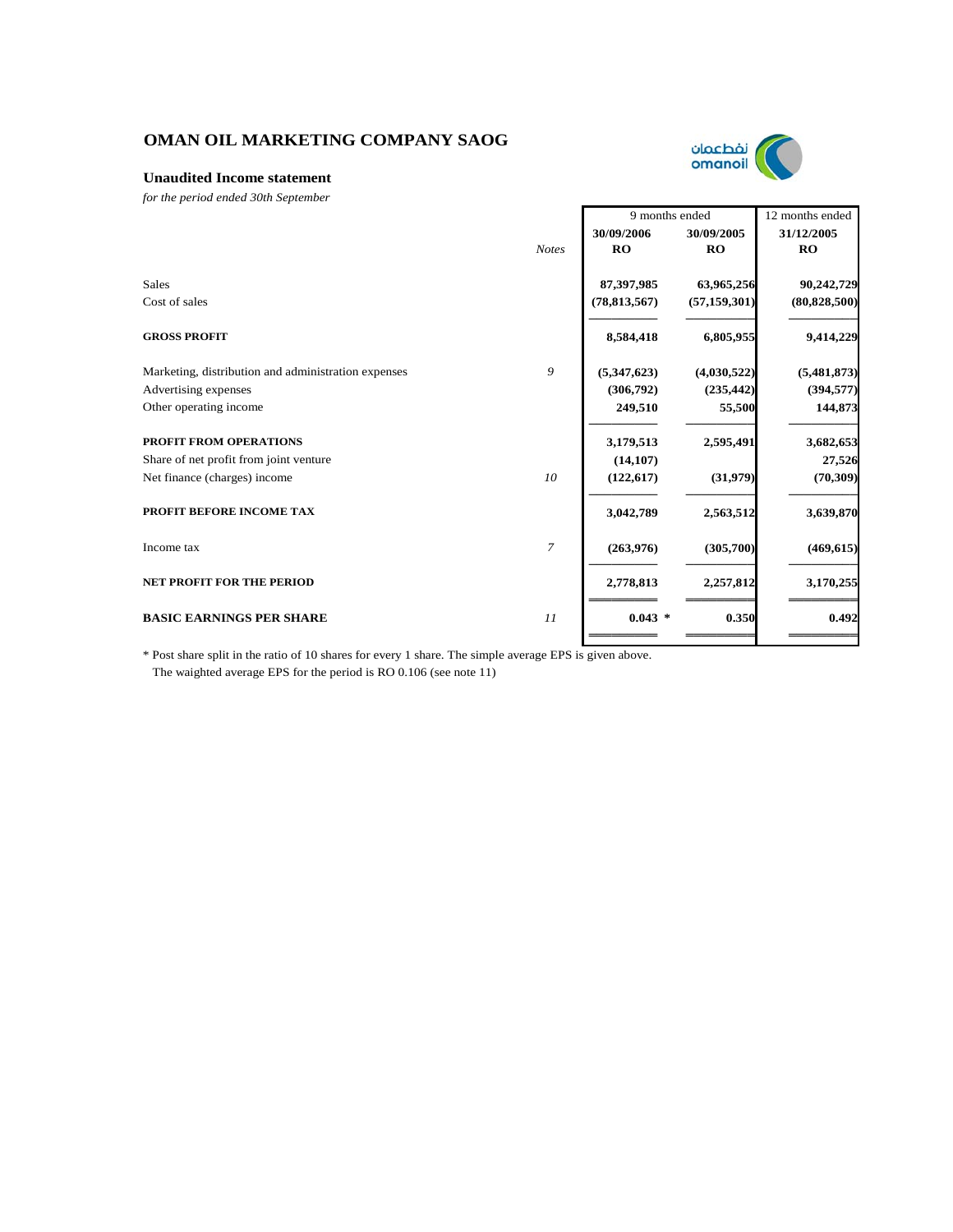

9 months ended

 $\Gamma$ 

12 months ended

**Unaudited Balance Sheet**

*as at 30 September*

|                                                                 |                | 30/09/2006 | 30/09/2005 | 31/12/2005 |
|-----------------------------------------------------------------|----------------|------------|------------|------------|
|                                                                 | <b>Notes</b>   | <b>RO</b>  | <b>RO</b>  | RO         |
|                                                                 |                |            |            |            |
| <b>NON-CURRENT ASSETS</b>                                       |                |            |            |            |
| Property, plant and equipment                                   | $\mathcal{I}$  | 10,351,067 | 9,055,841  | 9,634,075  |
| Interest in Joint Venture                                       |                | 33,419     | 20,000     | 47,526     |
| Deferred tax                                                    |                | 65,620     | 29,759     | 23,896     |
| <b>TOTAL NON-CURRENT ASSETS</b>                                 |                | 10,450,106 | 9,105,600  | 9,705,497  |
| <b>CURRENT ASSETS</b>                                           |                |            |            |            |
| Inventories                                                     | $\overline{c}$ | 2,117,928  | 3,297,084  | 2,111,309  |
| Accounts receivable and prepayments                             | $\mathfrak{Z}$ | 14,207,606 | 12,650,066 | 12,296,774 |
| Bank balances and cash                                          | 13             | 1,208,332  | 1,244,308  | 2,300,690  |
| <b>TOTAL CURRENT ASSETS</b>                                     |                | 17,533,866 | 17,191,458 | 16,708,773 |
| <b>TOTAL ASSETS</b>                                             |                | 27,983,972 | 26,297,058 | 26,414,270 |
| <b>EQUITY</b>                                                   |                |            |            |            |
| Share capital                                                   | $\overline{4}$ | 6,450,000  | 6,450,000  | 6,450,000  |
| Statutory reserve                                               | 12             | 2,150,000  | 2,150,000  | 2,150,000  |
| Retained earnings                                               |                | 5,322,200  | 4,533,444  | 5,445,887  |
| <b>TOTAL EQUITY</b>                                             |                | 13,922,200 | 13,133,444 | 14,045,887 |
| <b>NON-CURRENT LIABILITIES</b>                                  |                |            |            |            |
| Employees' end of service benefits                              | 5              | 327,601    | 302,761    | 310,642    |
| Provision for site restoration and abandonment cost             |                | 238,008    | 189,854    | 207,678    |
| <b>TOTAL NON-CURRENT LIABILITIES</b>                            |                | 565,609    | 492,615    | 518,320    |
| <b>CURRENT LIABILITIES</b>                                      |                |            |            |            |
| Accounts payable and accruals                                   | 6              | 10,807,210 | 8,543,108  | 8,169,566  |
| Short-term loan                                                 | 14             | 2,000,000  | 3,500,000  | 2,900,000  |
| Income tax                                                      | 7              | 375,738    | 296,594    | 457,891    |
| Environmental provision                                         | 8              | 313,216    | 331,297    | 322,606    |
| TOTAL CURRENT LIABILITIES                                       |                | 13,496,163 | 12,670,999 | 11,850,063 |
| <b>TOTAL EQUITY AND LIABILITIES</b>                             |                | 27,983,972 | 26,297,058 | 26,414,270 |
| <b>NET ASSETS PER SHARE</b>                                     |                | $0.216$ *  | 2.036      | 2.178      |
| * Post share split in the ratio of 10 shares for every 1 share. |                |            |            |            |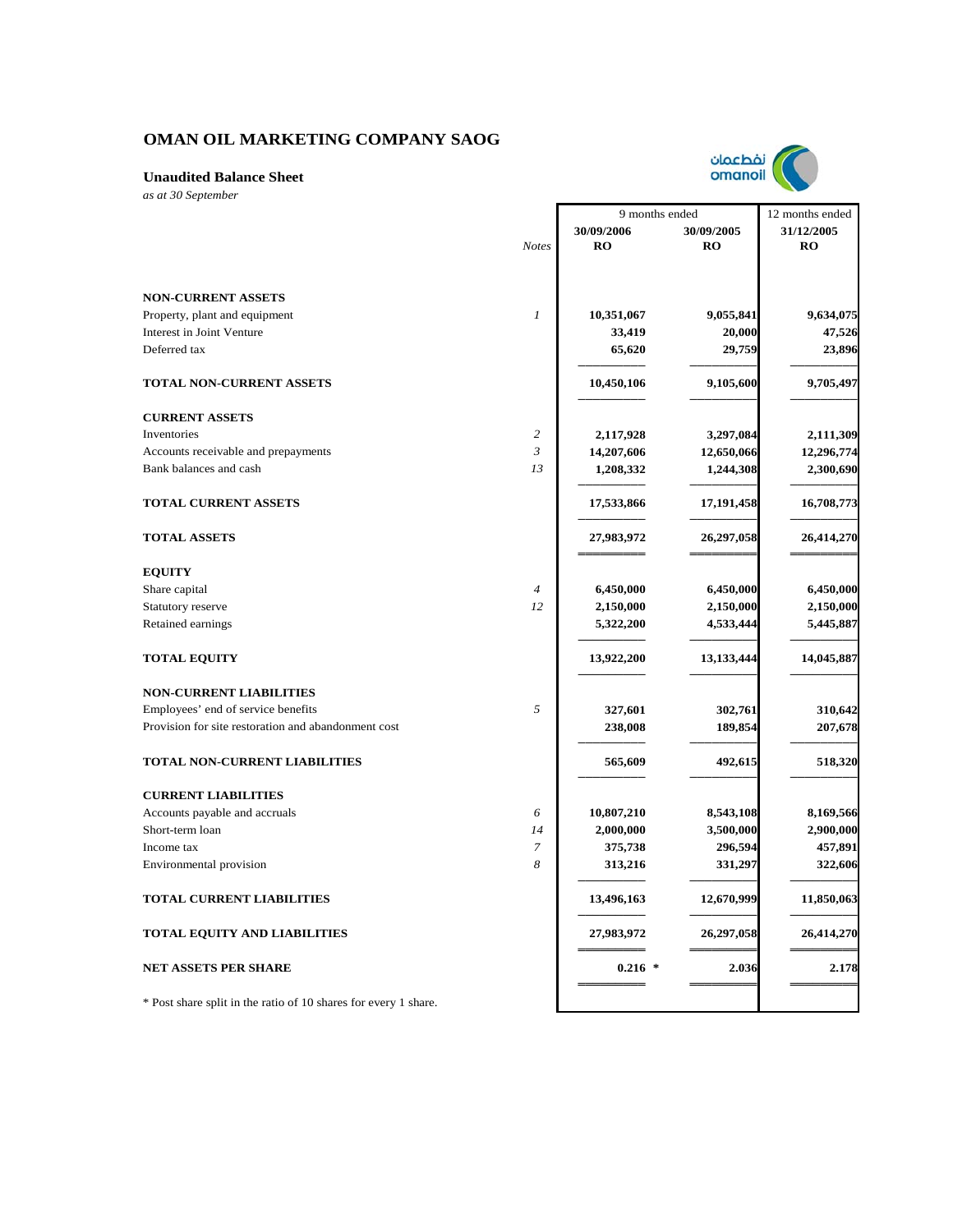## **Unaudited Statement of changes in equity**



*for the period ended 30 September*

|                                | <b>Share</b><br>capital | <b>Statutory</b><br>reserve | <b>Retained</b><br>earnings | <b>Total</b> |
|--------------------------------|-------------------------|-----------------------------|-----------------------------|--------------|
|                                | <b>RO</b>               | RO                          | RO                          | <b>RO</b>    |
| 1 January 2005                 | 6,450,000               | 2,150,000                   | 4,210,632                   | 12,810,632   |
| Dividends paid - 2004          |                         | $\overline{\phantom{0}}$    | (1,935,000)                 | (1,935,000)  |
| Net profit for the year        |                         |                             | 3,222,165                   | 3,222,165    |
| Director's remuneration        |                         |                             | (51,910)                    | (51,910)     |
| 31 December 2005               | 6,450,000               | 2,150,000                   | 5,445,887                   | 14,045,887   |
| 1 January 2006                 | 6,450,000               | 2,150,000                   | 5,445,887                   | 14,045,887   |
| Dividends paid - 2005          |                         |                             | (2,902,500)                 | (2,902,500)  |
| Net profit for the period      |                         |                             | 2,778,813                   | 2,778,813    |
| <b>Director's remuneration</b> |                         |                             | $\bf{0}$                    | $\bf{0}$     |
| 30 September 2006              | 6,450,000               | 2,150,000                   | 5,322,200                   | 13,922,200   |
| 1 January 2005                 | 6,450,000               | 2,150,000                   | 4,210,632                   | 12,810,632   |
| Dividends paid - 2004          |                         |                             | (1,935,000)                 | (1,935,000)  |
| Net profit for the period      |                         |                             | 2,257,812                   | 2,257,812    |
| Director's remuneration        |                         |                             | $\bf{0}$                    | $\mathbf{0}$ |
| 30 September 2005              | 6,450,000               | 2,150,000                   | 4,533,444                   | 13,133,444   |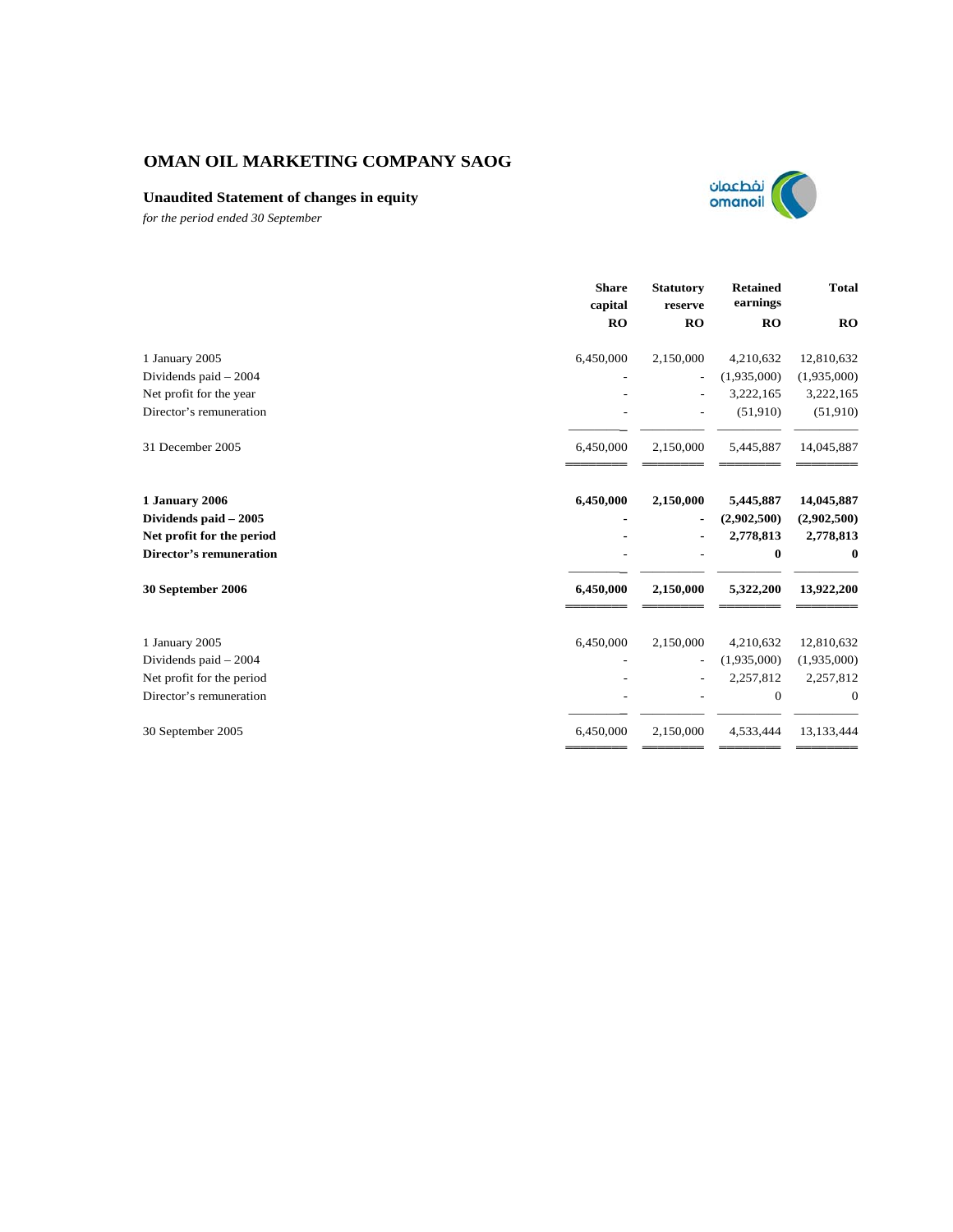

*for the period ended 30 September*

|                                                              |                  | 9 months ended |             | 12 months ended |
|--------------------------------------------------------------|------------------|----------------|-------------|-----------------|
|                                                              |                  | 30/06/2006     | 30/09/2005  | 31/12/2005      |
|                                                              | Note             | <b>RO</b>      | <b>RO</b>   | <b>RO</b>       |
| <b>OPERATING ACTIVITIES</b>                                  |                  |                |             |                 |
| Profit before income taxes and after Directors' remuneration |                  | 3,042,789      | 2,563,512   | 3,639,870       |
| Less: Share of profit from joint venture                     |                  | 14,107         |             | (27, 526)       |
|                                                              |                  | 3,056,896      | 2,563,512   | 3,612,344       |
| Adjustments for:                                             |                  |                |             |                 |
| Depreciation                                                 | $\mathfrak{1}$   | 1,086,528      | 866,107     | 1,216,980       |
| Accrual for employees' end of service benefits               |                  | 33,861         | 34,646      | 49,351          |
| Loss on disposal of property, plant and equipment            |                  | 57,628         | 9,290       | 41,393          |
| Interest income                                              |                  | (6,905)        | (38, 851)   | (53, 776)       |
| Interest expense                                             |                  | 129,523        | 70,830      | 124,085         |
| Operating profit before working capital changes:             |                  | 4,357,530      | 3,505,534   | 4,990,377       |
| Inventories                                                  | $\overline{c}$   | (6,619)        | (1,779,190) | (593, 415)      |
| Receivables                                                  | $\mathfrak{Z}$   | (1,910,832)    | (1,587,144) | (1, 233, 852)   |
| Payables                                                     | 6                | 2,628,260      | 1,663,521   | 1,291,830       |
| Cash from operations                                         |                  | 5,068,339      | 1,802,721   | 4,454,940       |
| Interest paid                                                |                  | (129, 523)     | (70, 830)   | (124, 085)      |
| Employees' end of service benefits paid                      | 5                | (16,902)       | (54, 259)   | (61,083)        |
| Income tax paid                                              | $\overline{7}$   | (387, 853)     | (295, 403)  | (292, 158)      |
|                                                              |                  |                |             |                 |
| Net cash flow from operating activities                      |                  | 4,534,061      | 1,382,229   | 3,977,614       |
| <b>INVESTING ACTIVITIES</b>                                  |                  |                |             |                 |
| Investment in joint venture                                  |                  |                |             |                 |
| Purchase of property, plant and equipment                    | $\boldsymbol{l}$ | (1,836,325)    | (974,000)   | (1,951,703)     |
| Proceeds from disposal of property, plant and equipment      |                  | 5,500          | 47,656      | 71,431          |
| Interest income                                              |                  | 6,905          | 38,851      | 53,776          |
| Net cash used in investing activities                        |                  | (1,823,920)    | (887, 493)  | (1,826,495)     |
| <b>FINANCING ACTIVITIES</b>                                  |                  |                |             |                 |
| Dividends paid                                               |                  | (2,902,500)    | (1,935,000) | (1,935,000)     |
| (Decrease) increase in short term loan                       | 14               | (900,000)      | 2,000,000   | 1,400,000       |
| Net cash flow from financing activities                      |                  | (3,802,500)    | 65,000      | (535,000)       |
| (DECREASE) INCREASE IN CASH                                  |                  | (1,092,359)    | 559,736     | 1,616,118       |
| Cash at the beginning of the year                            |                  | 2,300,690      | 684,572     | 684,572         |
| <b>CASH AT THE END OF THE YEAR</b>                           | 13               | 1,208,331      | 1,244,308   | 2,300,690       |
|                                                              |                  |                |             |                 |



 $\Gamma$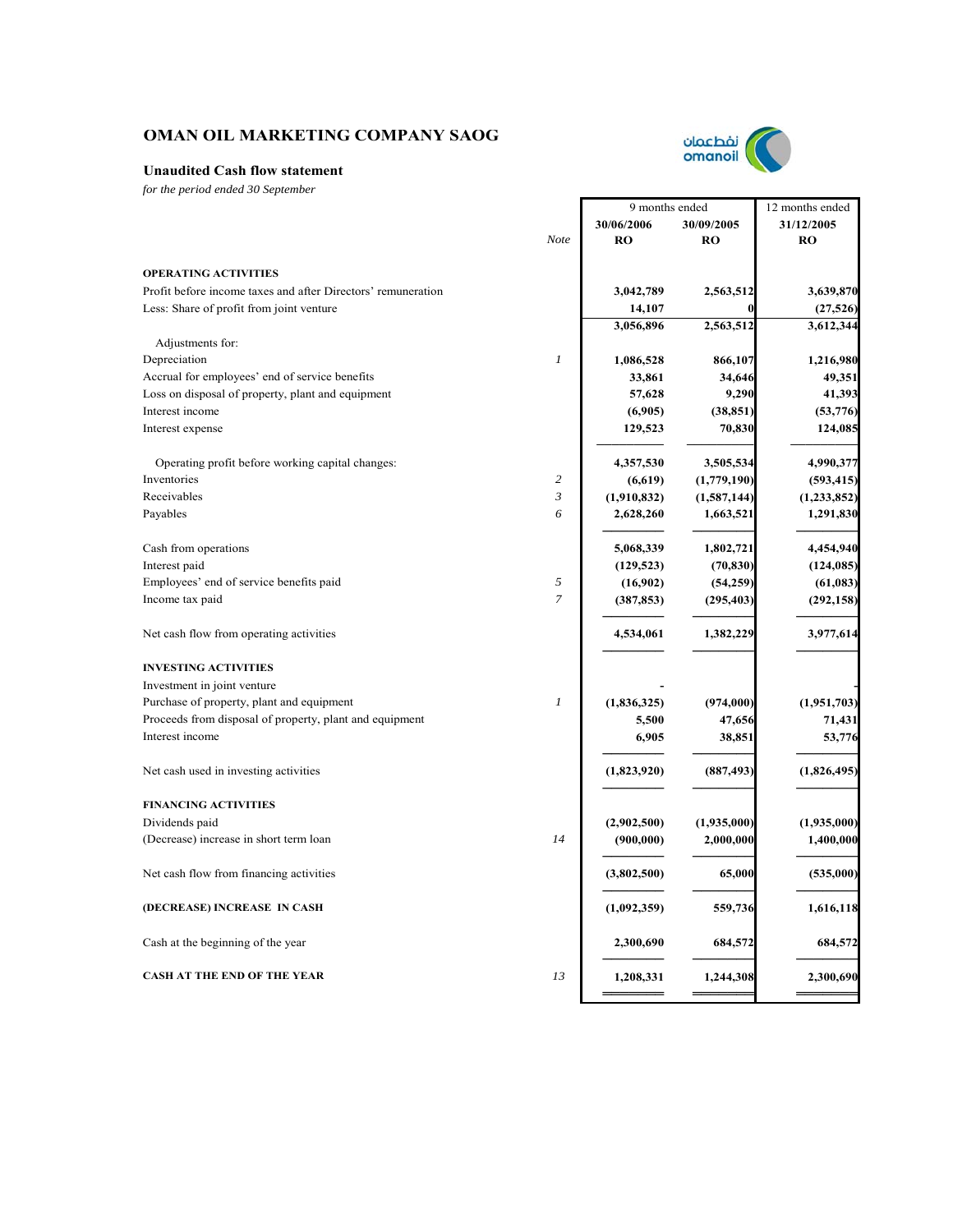## **Notes to the unaudited financial statements**

(*Forming part of the financial statements)*



## **Property, plant and equipment**

| Plant,           |              |                          |                                                                                         |  |
|------------------|--------------|--------------------------|-----------------------------------------------------------------------------------------|--|
|                  | equipment    | Assets under             |                                                                                         |  |
| <b>Buildings</b> | and vehicles | construction             | Total                                                                                   |  |
| R <sub>O</sub>   | RO           | R <sub>O</sub>           | RO.                                                                                     |  |
|                  |              |                          |                                                                                         |  |
| 1,942,667        |              | 848,239                  | 9,634,075                                                                               |  |
|                  |              | 1,818,456                | 1,836,325                                                                               |  |
| 743,942          |              | (2,146,729)              | $\mathbf{0}$                                                                            |  |
| $\mathbf{0}$     |              |                          | (32,805)                                                                                |  |
| (117,889)        |              | $\overline{\phantom{a}}$ | (1,086,528)                                                                             |  |
| 2,568,720        | 7,262,381    | 519,966                  | 10,351,067                                                                              |  |
|                  |              |                          |                                                                                         |  |
| 3,174,941        |              | 519,966                  | 16, 195, 266                                                                            |  |
| (606, 221)       |              | $\overline{\phantom{a}}$ | (5,844,199)                                                                             |  |
| 2,568,720        | 7,262,381    | 519,966                  | 10,351,067                                                                              |  |
|                  |              |                          | 6,843,169<br>17,869<br>1,402,787<br>(32,805)<br>(968, 639)<br>12,500,359<br>(5,237,978) |  |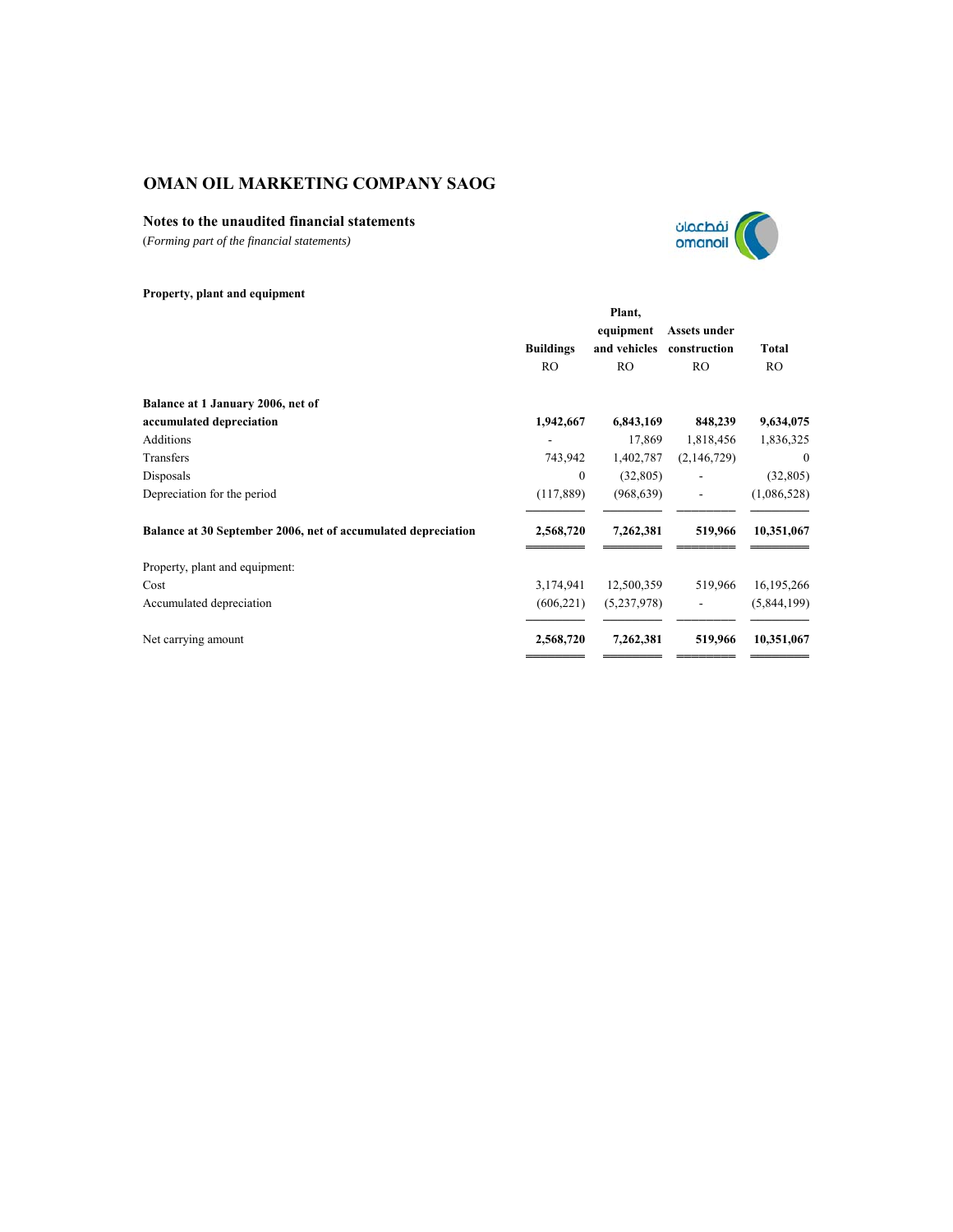**Notes to the unaudited financial statements**

(*Forming part of the financial statements)*



| 2) Inventories                         |                  |                  |                  |  |  |
|----------------------------------------|------------------|------------------|------------------|--|--|
|                                        | 30/09/2006<br>RO | 30/09/2005<br>RO | 31/12/2005<br>RO |  |  |
| Oil and lubricants                     | 2,109,472        | 3,277,228        | 2,091,453        |  |  |
| <b>Stores</b>                          | 8,456            | 19,856           | 19,856           |  |  |
|                                        | 2,117,928        | 3,297,084        | 2,111,309        |  |  |
|                                        |                  |                  |                  |  |  |
| 3) Accounts receivable and prepayments |                  |                  |                  |  |  |
|                                        | 30/09/2006       | 30/09/2005       | 31/12/2005       |  |  |
|                                        | RO               | RO               | RO               |  |  |
| Trade receivables                      | 14,286,509       | 12,725,884       | 11,811,651       |  |  |
| Less: impairment provision             | (1, 145, 348)    | (584, 870)       | (575, 183)       |  |  |
|                                        | 13, 141, 161     | 12,141,014       | 11,236,468       |  |  |
| Amounts due from related parties       | 13,225           |                  | 341,823          |  |  |
| Other receivables                      | 330,127          | 256,644          | 262,126          |  |  |
| Prepaid expenses                       | 723,093          | 252,408          | 456,357          |  |  |
|                                        | 14,207,606       | 12,650,066       | 12,296,774       |  |  |
|                                        |                  |                  |                  |  |  |

Changes to the level of impairment provision for trade accounts receivable during the period are as follows

|                                     | 30/09/2006 | 30/09/2005 | 31/12/2005 |
|-------------------------------------|------------|------------|------------|
|                                     | RO         | RO         | RO.        |
| Balance at 1 January                | 575,183    | 300,262    | 300,262    |
| Provided during the period          | 576,135    | 295,049    | 297,549    |
| Written off during the period - net | (5,970)    | (10, 441)  | (22, 628)  |
| Balance at 30 September             | 1,145,348  | 584,870    | 575,183    |
|                                     |            |            |            |

#### **4) Number of Shares**

|                                                                                                        | 30/09/2006<br><b>Number of shares</b> | 30/09/2005<br>Number of shares        | 31/12/2005<br><b>Number of shares</b> |
|--------------------------------------------------------------------------------------------------------|---------------------------------------|---------------------------------------|---------------------------------------|
| 3,225,000 Multi-vote shares of RO 0.1 each<br>$(2005 322, 500 \text{ Multi-vote shares of RO 1 each})$ | 3,225,000                             | 322,500                               | 322,500                               |
| 61,275,000 Ordinary shares of RO 0.1 each<br>$(2005 6, 127, 500$ Ordinary shares of RO 1 each)         | 61,275,000                            | 6,127,500                             | 6,127,500                             |
|                                                                                                        | 64,500,000                            | 6,450,000                             | 6,450,000                             |
|                                                                                                        | 30/09/2006<br><b>Number of shares</b> | 30/09/2005<br><b>Number of shares</b> | 31/12/2005<br><b>Number of shares</b> |
| Oman Oil Company SAOC - Multi-vote shares<br>- Ordinary shares                                         | 3,225,000<br>28,380,000               | 322,500<br>2,838,000                  | 322,500<br>2,838,000                  |
|                                                                                                        | 31,605,000                            | 3,160,500                             | 3,160,500                             |

The share holders at the annual General Meeting held on 25th March, 2006 had approved a share split in the ratio of 10 shares of 100 baisa each for every 1 share of RO 1 held in the company.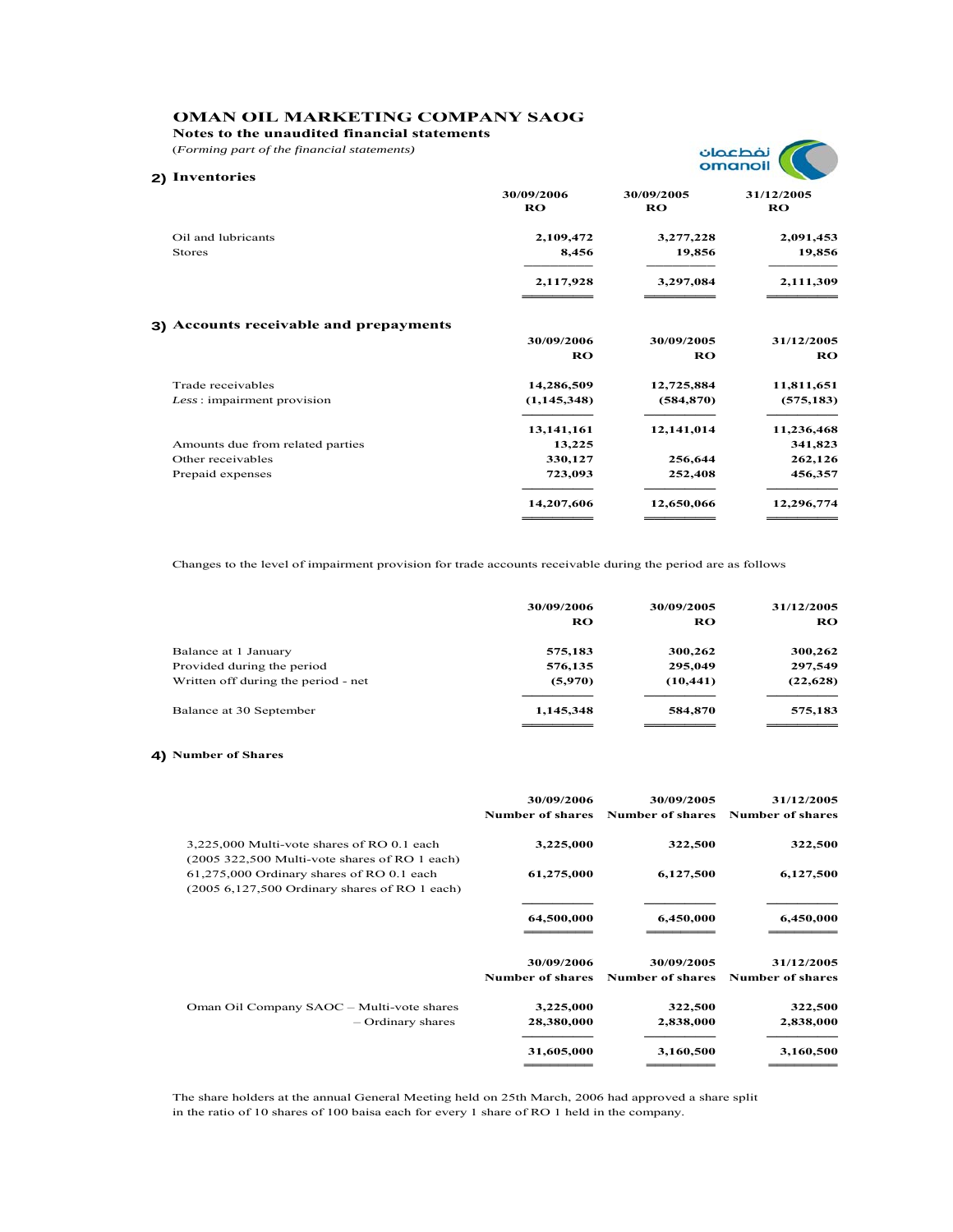**Notes to the unaudited financial statements**

(*Forming part of the financial statements)*





**30/09/2006 30/09/2005 31/12/2005**

|                                                                            | 30/09/2006<br><b>RO</b> | 30/09/2005<br>RO | 31/12/2005<br><b>RO</b> |
|----------------------------------------------------------------------------|-------------------------|------------------|-------------------------|
| Movements in the liability recognised in the balance sheet are as follows: |                         |                  |                         |
| Accrual as at 1 January                                                    | 310,642                 | 322,374          | 322,374                 |
| Accrued during the period                                                  | 33,861                  | 34,646           | 49,351                  |
| End of service benefits paid / adjustment                                  | (16,902)                | (54,259)         | (61,083)                |
| Accrual as at 30 September                                                 | 327,601                 | 302,761          | 310,642                 |

## **6) Accounts payable and accruals**

|                         | 30/09/2006 | 30/09/2005 | 31/12/2005 |
|-------------------------|------------|------------|------------|
|                         | RO         | RO         | RO.        |
| Trade accounts payable  | 9,748,773  | 7,677,680  | 7,193,910  |
| Accrued expenses        | 1,151,434  | 949,036    | 848,820    |
| Directors' remuneration | 50,625     | 50,625     | 51,910     |
| Other payables          | (143, 622) | (134, 233) | 74,926     |
|                         | 10,807,210 | 8,543,108  | 8,169,566  |
|                         |            |            |            |

## **7) Income tax**

|                                                                | <b>RO</b> | <b>RO</b> | RO        |
|----------------------------------------------------------------|-----------|-----------|-----------|
| Current liability:                                             |           |           |           |
| Current period                                                 | 305,700   | 255,700   | 417,000   |
| Prior years                                                    | 70,038    | 40,894    | 40,891    |
|                                                                | 375,738   | 296,594   | 457,891   |
| Income statement:                                              |           |           |           |
| Current period                                                 | 305,700   | 255,700   | 417,000   |
| Reversal of excess tax provision relating to earlier years     | $\bf{0}$  |           | (3,248)   |
| Deferred tax asset relating to the origination and reversal of |           |           |           |
| temporary differences                                          | (41, 724) | 50,000    | 55,863    |
|                                                                | 263,976   | 305,700   | 469,615   |
| Deferred tax asset:                                            |           |           |           |
| At 1 January                                                   | 23,896    | 79,759    | 79,759    |
| Movement for the period                                        | 41,724    | (50,000)  | (55, 863) |
| At 30 September                                                | 65,620    | 29,759    | 23,896    |